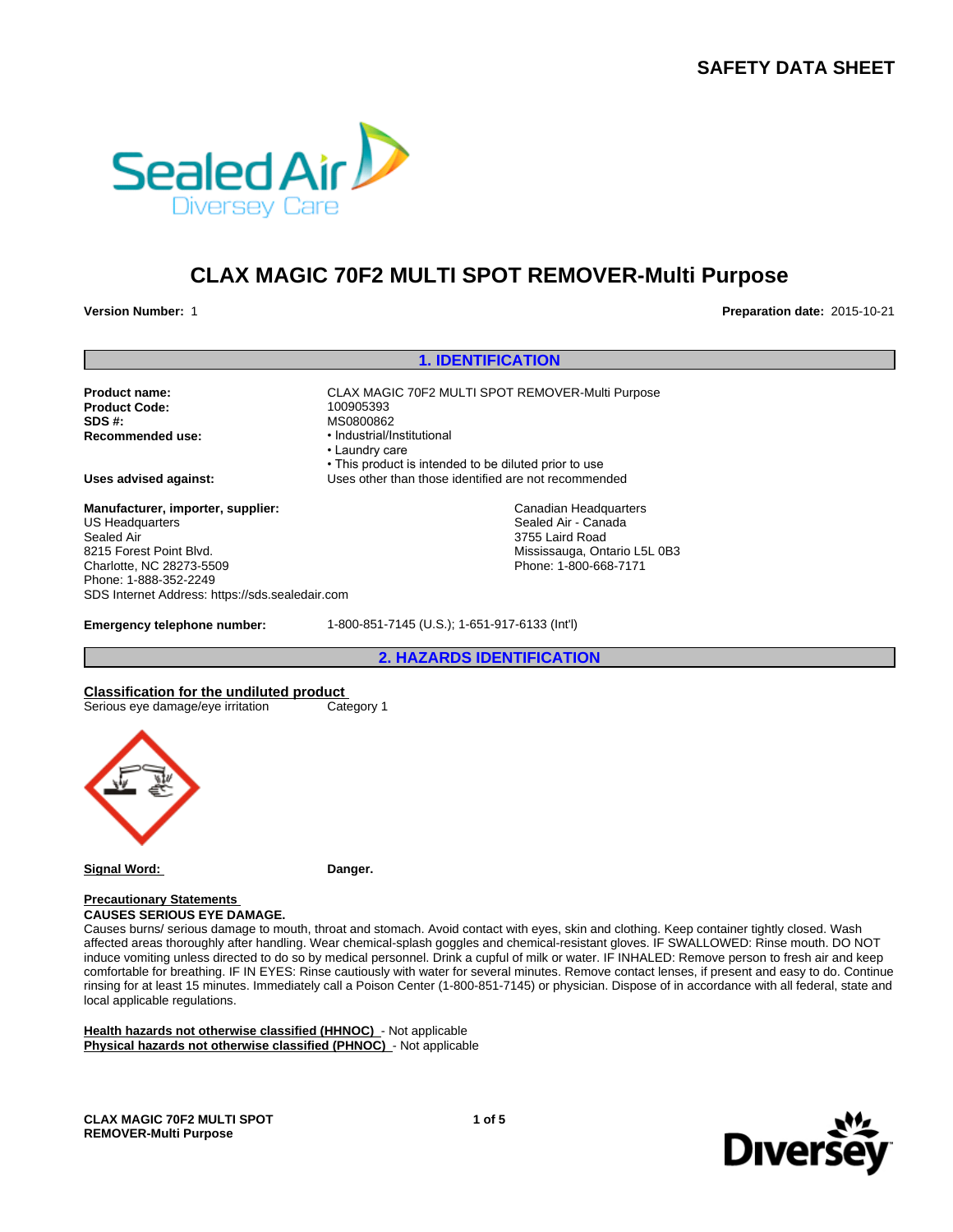#### **Classification for the diluted product** @ 1:40



# **Precautionary Statements**

#### **CAUSES SERIOUS EYE IRRITATION.**

Avoid contact with eyes, skin and clothing. Wash affected areas thoroughly after handling. May cause irritation to mouth, throat and stomach. Wear chemical-splash goggles and chemical-resistant gloves. IF SWALLOWED: Rinse mouth. Drink a cupful of milk or water. IF IN EYES: Rinse cautiously with water for several minutes. Remove contact lenses, if present and easy to do. Continue rinsing for at least 15 minutes. If eye irritation persists: Get medical advice or attention. Dispose of in accordance with all federal, state and local applicable regulations.

#### **3. COMPOSITION/INFORMATION ON INGREDIENTS**

# **Classified Ingredients**

| Ingredient(s)                | $\sim$ $\sim$ $\sim$ $\sim$<br>vas r | Weight %               |
|------------------------------|--------------------------------------|------------------------|
| Alcor<br>I ethoxvlate<br>ושו | 0.000007<br>68002-9                  | 000<br>റ<br>90%<br>ov. |
| ı cocoate<br>Potassium       | $-30 - 8$<br>1789-                   | 10%                    |

\*Exact percentages are being withheld as trade secret information

# **4. FIRST AID MEASURES**

# **Undiluted Product:**

**Eyes:** IF IN EYES: Rinse cautiously with water for several minutes. Remove contact lenses, if present and easy to do. Continue rinsing for at least 15 minutes.

**Skin:** Rinse with plenty of water. If irritation occurs and persists, get medical attention.

**Inhalation:** IF INHALED: Remove person to fresh air and keep comfortable for breathing.

**Ingestion:** IF SWALLOWED: Rinse mouth. DO NOT induce vomiting unless directed to do so by medical personnel. Drink a cupful of milk or water

**Most Important Symptoms/Effects:** No information available.

**Immediate medical attention and special treatment needed** Not applicable.

**Aggravated Medical Conditions:** Individuals with chronic respiratory disorders such as asthma, chronic bronchitis, emphysema, etc., may be more susceptible to irritating effects.

# **Diluted Product:**

**Eyes:** IF IN EYES: Rinse cautiously with water for several minutes. Remove contact lenses, if present and easy to do. Continue rinsing for at least 15 minutes. If eye irritation persists: Get medical advice/attention

**Skin:** Rinse with plenty of water If irritation occurs and persists, get medical attention.

**Inhalation:** No specific first aid measures are required

**Ingestion:** IF SWALLOWED: Rinse mouth. Drink a cupful of milk or water.

# **5. FIRE-FIGHTING MEASURES**

| Specific methods:             |
|-------------------------------|
| Suitable extinguishing media: |
| Specific hazards:             |

No special methods required Not applicable. Not applicable.

**Special protective equipment for firefighters:** As in any fire, wear self-contained breathing apparatus pressure-demand, MSHA/NIOSH (approved or equivalent) and full protective gear.

**Extinguishing media which must not be used for safety reasons:** No information available.

# **6. ACCIDENTAL RELEASE MEASURES**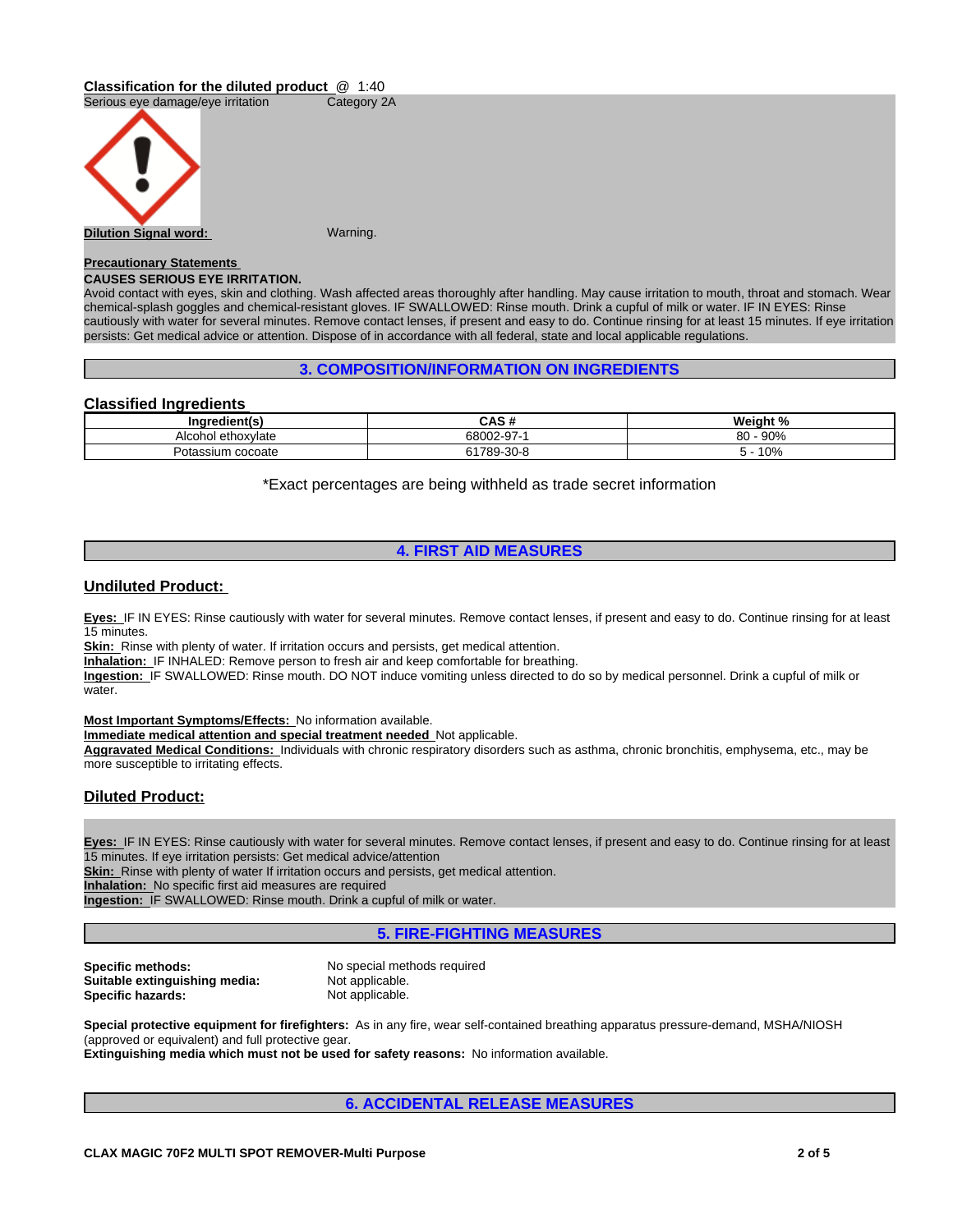Clean-up methods - large spillage. Absorb spill with inert material (e.g. dry sand or earth), then place in a chemical waste container. Use a water rinse for final clean-up.

# **7. HANDLING AND STORAGE**

**Handling:** Avoid contact with skin, eyes and clothing. Do not taste or swallow. Avoid breathing vapors or mists. Use only with adequate ventilation. Remove and wash contaminated clothing and footwear before re-use. Wash thoroughly after handling. Product residue may remain on/in empty containers. All precautions for handling the product must be used in handling the empty container and residue. FOR COMMERCIAL AND INDUSTRIAL USE ONLY.

**Storage:** Protect from freezing. Keep tightly closed in a dry, cool and well-ventilated place. KEEP OUT OF REACH OF CHILDREN. **Aerosol Level (if applicable) :** Not applicable

### **8. EXPOSURE CONTROLS / PERSONAL PROTECTION**

#### **Exposure Guidelines:** .

| liantí<br>⊔nare~<br>чени. | $\mathbf{A} \mathbf{A} \mathbf{A} \mathbf{B}$<br>545 F | 30011 | <b>OCUA</b><br>יודט |
|---------------------------|--------------------------------------------------------|-------|---------------------|
| ethoxvlate<br>Alcor       | 68002-9<br>~-                                          |       |                     |
| cocoate<br>otassium       | 70 <sub>c</sub><br>$\sim$<br>$\sim$ $\sim$<br>.<br>www |       |                     |

#### **Undiluted Product:**

#### **Engineering measures to reduce exposure:**

Good general ventilation should be sufficient to control airborne levels Respiratory protection is not required if good ventilation is maintained.

| <b>Personal Protective Equipment</b> |                                                                                                                                                                                                                                                          |  |
|--------------------------------------|----------------------------------------------------------------------------------------------------------------------------------------------------------------------------------------------------------------------------------------------------------|--|
| Eye protection:                      | Chemical-splash goggles.                                                                                                                                                                                                                                 |  |
| Hand protection:                     | Chemical-resistant gloves.                                                                                                                                                                                                                               |  |
| Skin and body protection:            | If major exposure is possible, wear suitable protective clothing and footwear.                                                                                                                                                                           |  |
| <b>Respiratory protection:</b>       | In case of insufficient ventilation wear suitable respiratory equipment. A respiratory protection program<br>that meets OSHA's 29 CFR 1910.134 and ANSI Z88.2 requirements must be followed whenever<br>workplace conditions warrant a respirator's use. |  |
| <b>Hygiene measures:</b>             | Handle in accordance with good industrial hygiene and safety practice.                                                                                                                                                                                   |  |
| <b>Diluted Product:</b>              |                                                                                                                                                                                                                                                          |  |
| <b>Personal Protective Equipment</b> |                                                                                                                                                                                                                                                          |  |
| Eye protection:                      | No personal protective equipment required under normal use conditions.                                                                                                                                                                                   |  |
| <b>Hand protection:</b>              | No personal protective equipment required under normal use conditions.                                                                                                                                                                                   |  |
| Skin and body protection:            | No personal protective equipment required under normal use conditions.                                                                                                                                                                                   |  |
| <b>Respiratory protection:</b>       | No personal protective equipment required under normal use conditions.                                                                                                                                                                                   |  |
| <b>Hygiene measures:</b>             | Handle in accordance with good industrial hygiene and safety practice.                                                                                                                                                                                   |  |
|                                      |                                                                                                                                                                                                                                                          |  |

# **9. PHYSICAL AND CHEMICAL PROPERTIES**

| <b>Physical State: Liquid</b>                                            | <b>Color:</b> Clear Pale Straw Colorless                          |
|--------------------------------------------------------------------------|-------------------------------------------------------------------|
| <b>Evaporation Rate:</b> No information available                        | <b>Odor:</b> Surfactant                                           |
| <b>Odor threshold:</b> No information available.                         | <b>Boiling point/range: Not determined</b>                        |
| Melting point/range: Not determined                                      | <b>Decomposition temperature:</b> Not determined                  |
| Autoignition temperature: No information available                       | <b>Solubility: Completely Soluble</b>                             |
| Solubility in other solvents: No information available                   | Relative Density (relative to water): 0.975                       |
| <b>Density:</b> 8.13 lbs/gal 0.975 Kg/L                                  | Vapor density: No information available                           |
| <b>Bulk density:</b> No information available                            | Vapor pressure: No information available.                         |
| <b>Flash point:</b> $> 200$ °F $> 93.3$ °C                               | Partition coefficient (n-octanol/water): No information available |
| Dilution Flash Point: $>200$ °F $>93.3$ °C                               | Viscosity: No information available                               |
| <b>Elemental Phosphorus: 0.00 % by wt.</b>                               | <b>VOC:</b> 0 % $*$                                               |
| pH: 8.9                                                                  | VOC % by wt. at use dilution $0\%$ *                              |
| <b>Dilution pH:</b> $7.36 \t@ 1.40$                                      | <b>Flammability (Solid or Gas): Not applicable</b>                |
| <b>Metal Corrosion: Not determined</b>                                   |                                                                   |
| <b>Explosion limits: - upper:</b> Not determined - lower: Not determined |                                                                   |

\* - Title 17, California Code of Regulations, Division 3, Chapter 1, Subchapter 8.5, Article 2, Consumer Products, Sections 94508

### **10. STABILITY AND REACTIVITY**

**Reactivity:** Not Applicable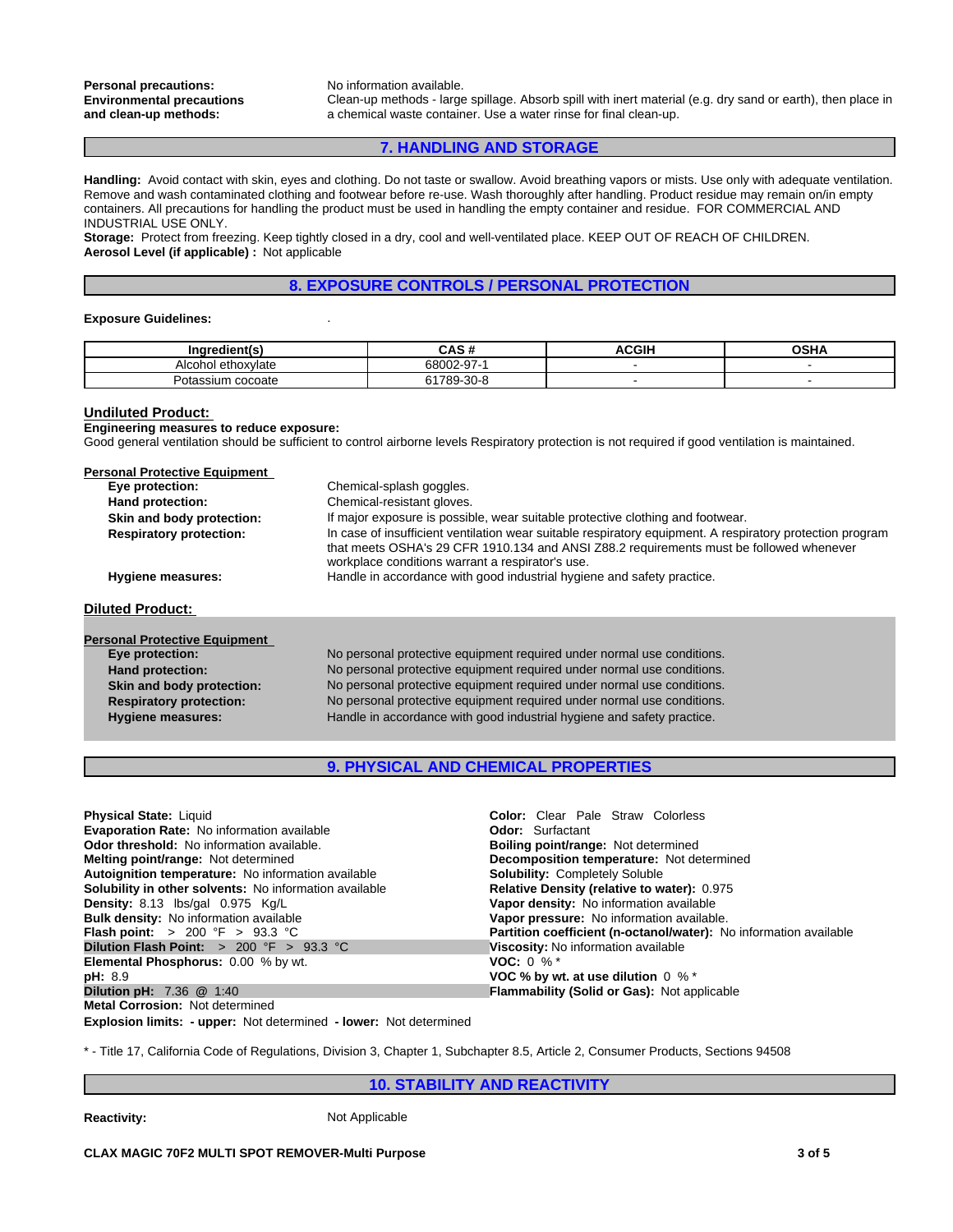**Stability:** The product is stable<br> **Hazardous decomposition products:** None reasonably foreseeable. Hazardous decomposition products:

**Materials to avoid:** Do not mix with any other product or chemical unless specified in the use directions.<br> **Conditions to avoid:** No information available. No information available.

**11. TOXICOLOGICAL INFORMATION**

# **Information on likely routes of exposure:**

Eye contact, Skin contact, Inhalation, Ingestion

#### **Delayed, immediate, or chronic effects and symptoms from short and long-term exposure**

**Skin contact:** May be mildly irritating to skin. Symptoms may include redness and/or transient discomfort. **Eye contact:** Corrosive. Causes serious eye damage. Symptoms may include pain, burning sensation, redness, watering, blurred

vision or loss of vision. **Ingestion:** Causes burns/ serious damage to mouth, throat and stomach. Symptoms may include stomach pain and nausea. **Inhalation:** May cause irritation and corrosive effects to nose, throat and respiratory tract. Symptoms may include coughing and difficulty breathing.

**Sensitization:** No known effects.

**Target Organs (SE):** None known

**Target Organs (RE):** None known

**Numerical measures of toxicity ATE - Oral (mg/kg):** 3000

**12. ECOLOGICAL INFORMATION**

**Ecotoxicity:** No information available.

**Persistence and Degradability:** No information available.

**Bioaccumulation:** No information available.

# **13. DISPOSAL CONSIDERATIONS**

**Waste from residues / unused products:** This product, as sold, if discarded or disposed, is not a hazardous waste according to Federal regulations (40 CFR 261.4 (b)(4)). Dispose in compliance with all Federal, state, provincial, and local laws and regulations. This product, when diluted as stated on this SDS, is not a hazardous waste according to Federal regulations (40 CFR 261.4 (b)(4)). Under RCRA, it is the responsibility of the user of the product to determine, at the time of disposal, whether the waste solution meets RCRA criteria for hazardous waste. Dispose in compliance with all Federal, state, provincial, and local laws and regulations.

**Contaminated Packaging:** Do not re-use empty containers. **RCRA Hazard Class (undiluted product):** Not Regulated

**14. TRANSPORT INFORMATION**

**DOT/TDG/IMDG:** Proper shipping descriptions can vary by pack size. Please refer to the Diversey HazMat Library, **only available through Internet Explorer**, http://naextranet.diversey.com/dot/, for up to date shipping information.

**DOT (Ground) Bill of Lading Description:** CLEANING, WASHING, BUFFING, OR POLISHING COMPOUNDS LIQUID

**IMDG (Ocean) Bill of Lading Description:** CLEANING, WASHING, BUFFING, OR POLISHING COMPOUNDS LIQUID

### **15. REGULATORY INFORMATION**

#### **International Inventories at CAS# Level**

All components of this product are listed on the following inventories: U.S.A. (TSCA), Canada (DSL/NDSL).

**U.S. Regulations**